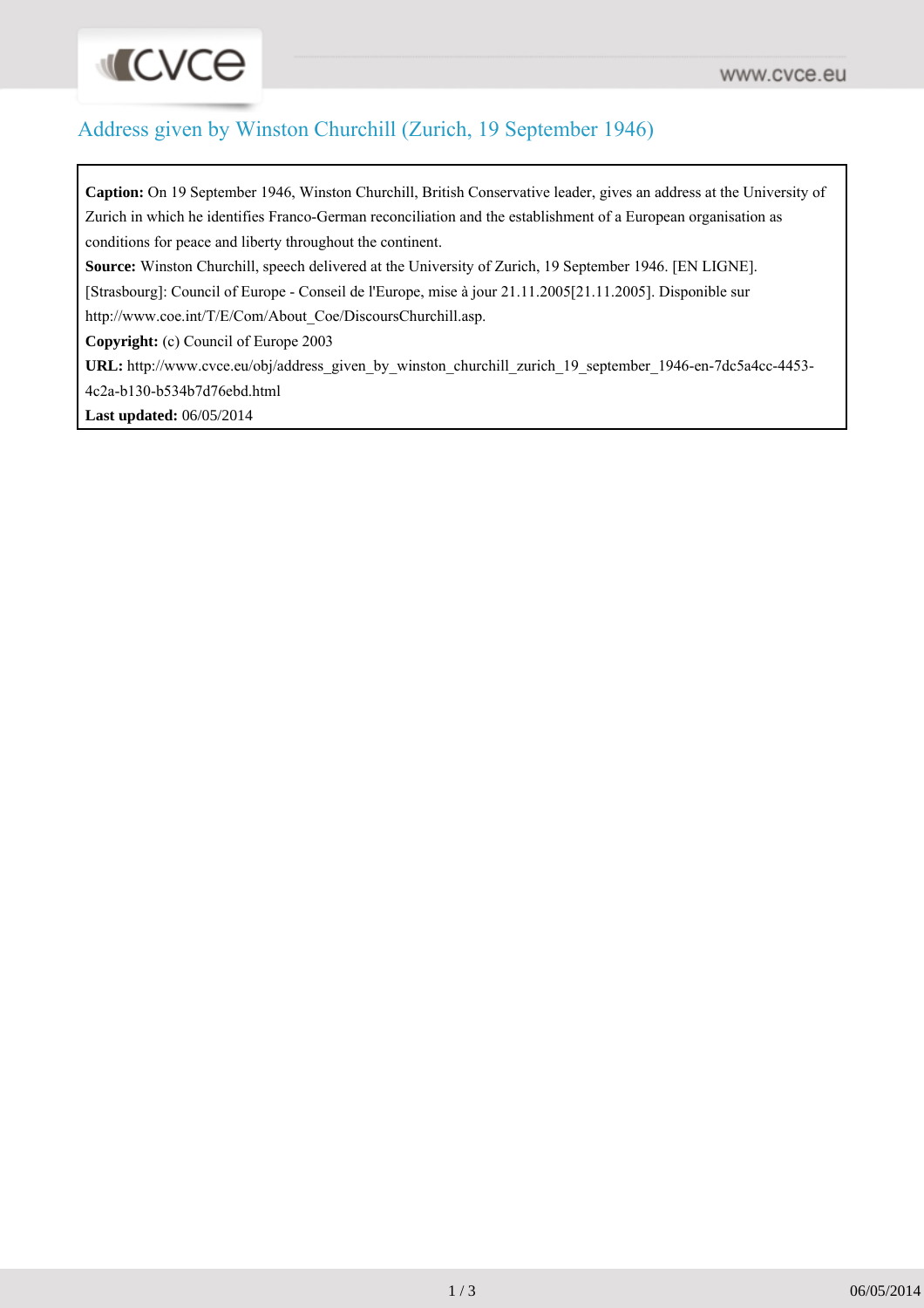# **INCVCe**

#### **Address given by Winston Churchill (Zurich, 19 September 1946)**

I wish to speak about the tragedy of Europe, this noble continent, the home of all the great parent races of the Western world, the foundation of Christian faith and ethics, the origin of most of the culture, arts, philosophy and science both of ancient and modern times. If Europe were once united in the sharing of its common inheritance there would be no limit to the happiness, prosperity and glory which its 300 million or 400 million people would enjoy. Yet it is from Europe that has sprung that series of frightful nationalistic quarrels, originated by the Teutonic nations in their rise to power, which we have seen in this 20th century and in our own lifetime wreck the peace and mar the prospects of all mankind.

What is this plight to which Europe has been reduced? Some of the smaller states have indeed made a good recovery, but over wide areas are a vast, quivering mass of tormented, hungry, careworn and bewildered human beings, who wait in the ruins of their cities and homes and scan the dark horizons for the approach of some new form of tyranny or terror. Among the victors there is a Babel of voices, among the vanquished the sullen silence of despair. That is all that Europeans, grouped in so many ancient states and nations, and that is all that the Germanic races have got by tearing each other to pieces and spreading havoc far and wide. Indeed, but for the fact that the great republic across the Atlantic realised that the ruin or enslavement of Europe would involve her own fate as well, and stretched out hands of succour and guidance, the Dark Ages would have returned in all their cruelty and squalor. They may still return.

Yet all the while there is a remedy which, if it were generally and spontaneously adopted by the great majority of people in many lands, would as by a miracle transform the whole scene and would in a few years make all Europe, or the greater part of it, as free and happy as Switzerland is today. What is this sovereign remedy? It is to recreate the European fabric, or as much of it as we can, and to provide it with a structure under which it can dwell in peace, safety and freedom. We must build a kind of United States of Europe. In this way only will hundreds of millions of toilers be able to regain the simple joys and hopes which make life worth living. The process is simple. All that is needed is the resolve of hundreds of millions of men and women to do right instead of wrong and to gain as their reward blessing instead of cursing.

Much work has been done upon this task by the exertions of the Pan-European Union, which owes so much to the famous French patriot and statesman Aristide Briand. There is also that immense body which was brought into being amidst high hopes after the First World War — the League of Nations. The League did not fail because of its principles or conceptions. It failed because those principles were deserted by those states which brought it into being, because the governments of those states feared to face the facts and act while time remained. This disaster must not be repeated. There is, therefore, much knowledge and material with which to build and also bitter, dearly bought experience to spur.

There is no reason why a regional organisation of Europe should in any way conflict with the world organisation of the United Nations. On the contrary, I believe that the larger synthesis can only survive if it is founded upon broad natural groupings. There is already a natural grouping in the Western Hemisphere. We British have our own Commonwealth of Nations. These do not weaken, on the contrary they strengthen, the world organisation. They are in fact its main support. And why should there not be a European group which could give a sense of enlarged patriotism and common citizenship to the distracted peoples of this mighty continent? And why should it not take its rightful place with other great groupings and help to shape the honourable destiny of man? In order that this may be accomplished there must be an act of faith in which the millions of families speaking many languages must consciously take part.

We all know that the two World Wars through which we have passed arose out of the vain passion of Germany to play a dominating part in the world. In this last struggle crimes and massacres have been committed for which there is no parallel since the Mongol invasion of the 13th century, no equal at any time in human history. The guilty must be punished. Germany must be deprived of the power to rearm and make another aggressive war. But when all this has been done, as it will be done, as it is being done, there must be an end to retribution. There must be what Mr Gladstone many years ago called a "blessed act of oblivion". We must all turn our backs upon the horrors of the past and look to the future. We cannot afford to drag forward across the years to come hatreds and revenges which have sprung from the injuries of the past. If Europe is to be saved